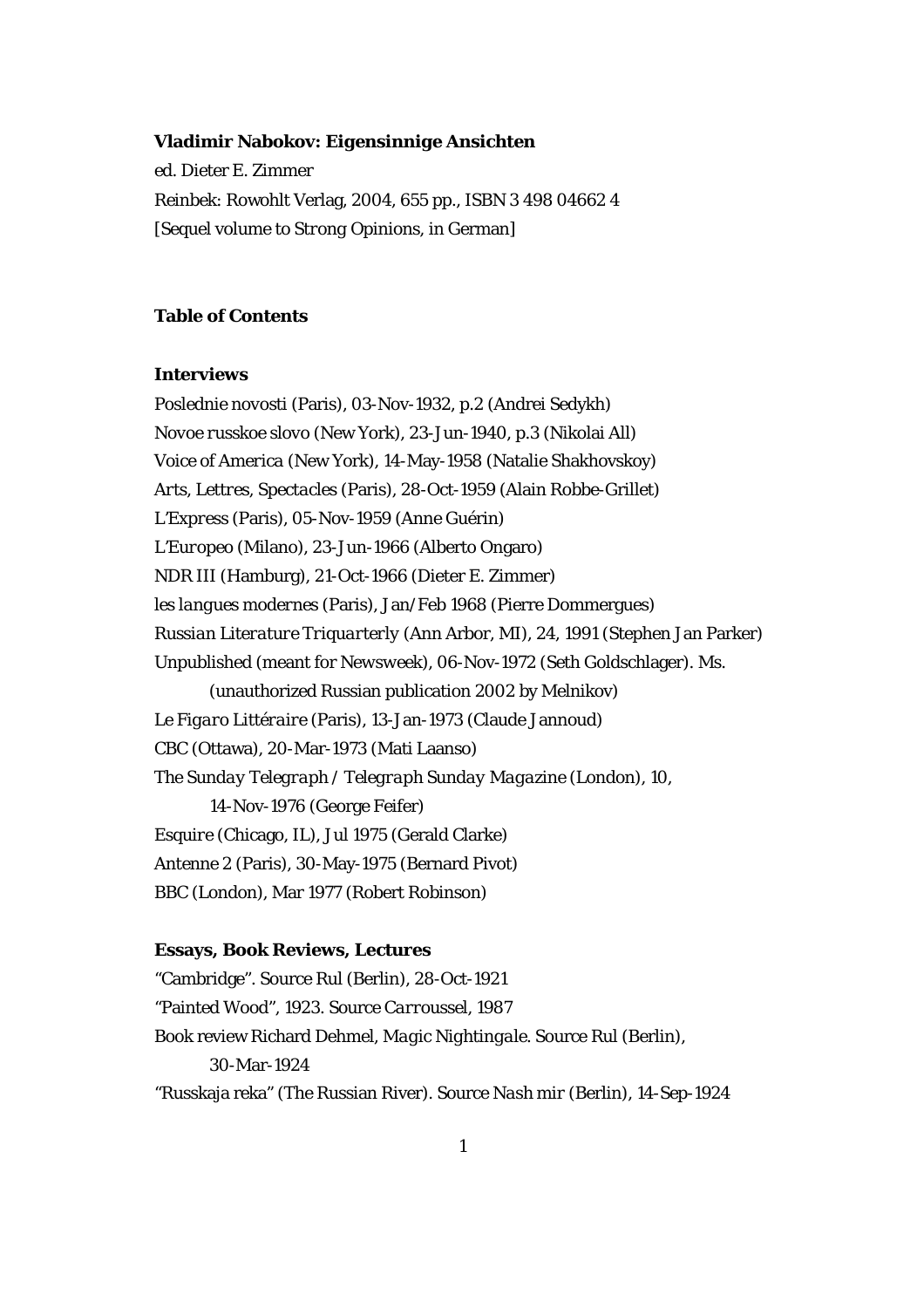"Igra" (Play – On Paolino vs. Breitensträter bout). Ms., 03-Dec-1925. Source  *Slovo* (Riga), 28/29-Dec-1925 Lecture paper "On Generalities". Ms., 1926. Source *Zvezda* (Moscow), 4, 1999 Lecture paper "Neskolko slov ob ubozhestve sovietskoy belletristiki" (Some Words on the Poverty of Soviet Literature). Ms., 11-Jun-1926. Source *Zvezda* (Moscow) 4, 1999 Book review Kobiakov & Shakh, Poems. Source *Rul* (Berlin), 11-May-1927 Book review Snosko-Borovsky on Capablanca and Alekhin. Source *Rul* (Berlin), 16-Nov-1927 "Iubilei" (Anniversary). Source *Rul* (Berlin), 18-Nov-1927 Book review Khodasevich, *Collected Poems*. Source *Rul* (Berlin), 14-Dec-1927 "Chelovek i veshchi" (Man and Things). Ms., 13/14-Jan-1928. Source *Zvezda* 4, 1999 Book review Omar Khayyam. Source *Rul* (Berlin), 14-Nov-1928 Book review Remisov, *Star above all Stars*. Source *Rul* (Berlin), 14-Nov-1928 Obituary Juli Aikhenvald. Source *Rul* (Berlin), 23-Dec-1928 "Ob opera" (On Operas), 1928. Ms. Book review Ivan Bunin, *Collected Poems*. *Rul* (Berlin), 22-May-1929 Three Questions on Proust. Source *Chisla* (Paris), 1930 Lecture paper "Torzhestvo dobrodeteli" (The Triumph of Virtue). Source *Rul* (Berlin), 05-Mar-1930 "Chto vsiakii dolzhen snat?" (What Must Everybody Know?). Source *Novaia gazeta* (Paris), 01-May-1931 "Les écrivains et l'époque" (Writers and the Era). Source *Le Mois* (Paris), Jun 1931 Book review Nina Berberova, *The Last and the First*. Source *Rul* (Berlin), 23-Jul-1931 Obituary Sasha Chornyi. Source *Poslednie novosti* (Paris), 13-Aug-1932 "Pouchkine ou le vrai et le vraisemblable" (Pushkin or the True and the Probable). Source *Nouvelle Revue Française* (Paris), 01-Mar-1937 Book review Serge Lifar, Diaghilev biography. Source *New Republic*  (Washington, DC), 18-Nov-1940 Book review F.J.E. Woodbridge, *Essay on Nature*. Source *New York Sun*, 10-Dec-1940 Book review John Rothenstein, Conder biography. Source *New York Sun* (New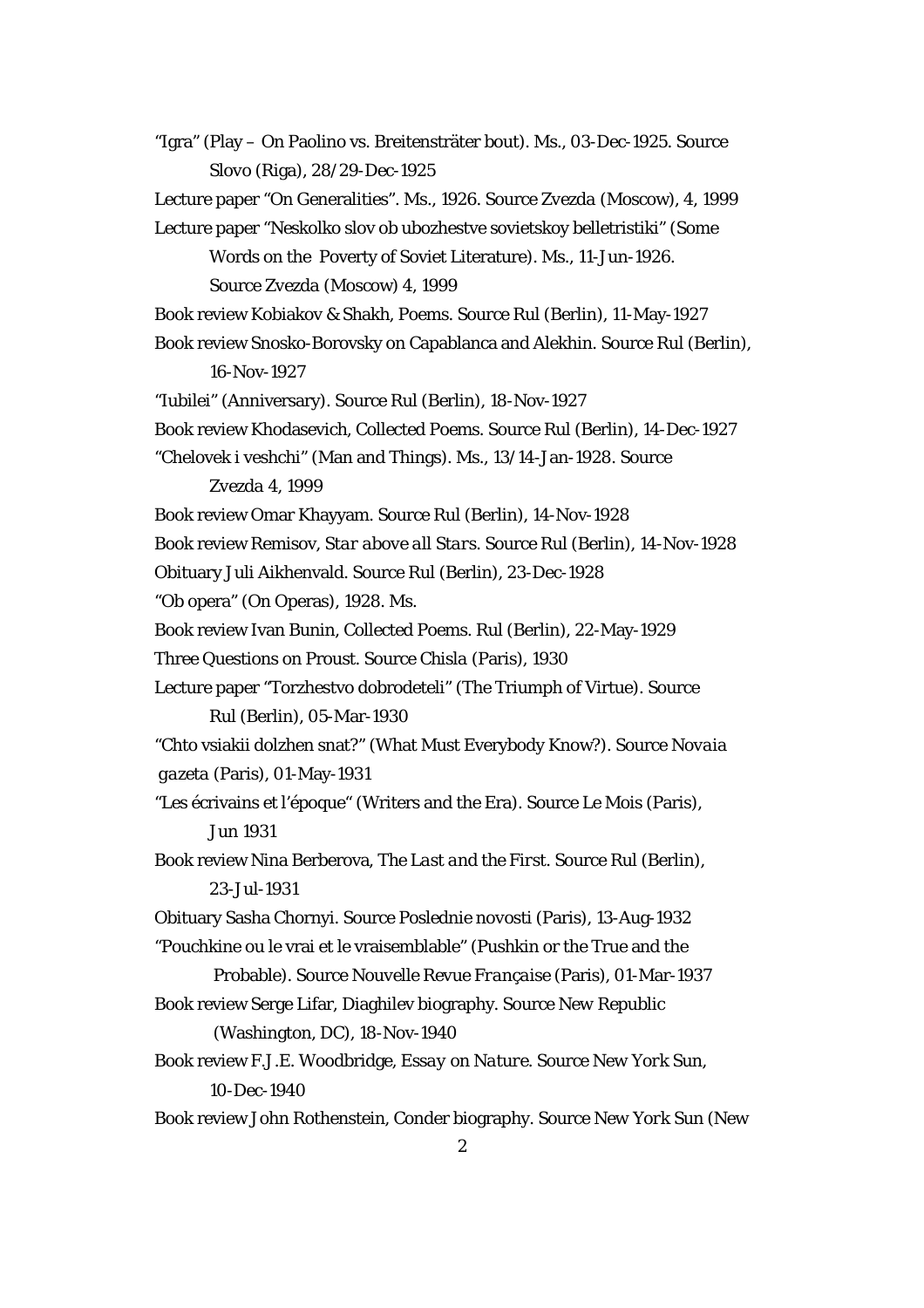York), 21-Jan-1941 Book review Frayne Williams, Shakespeare. Source *New Republic* (Washington, DC), 19-May-1941 Lecture "Playwriting", 1941. Source Nabokov, *The Man from the U.S.S.R.*, 1984 Lecture "The Tragedy of Tragedy", 1941. Source Nabokov, *The Man from the U.S.S.R.*, 1984 "The Lermontov Mirage". Source *The Russian Review* (New York), 1 (1), Nov 1941 Panel Discussion on Democracy and the War Effort. Source *Wellesley Magazine*  (Wellesley, MA), Apr 1942 Obituary J.V. Hessen. Source *Novoe russkoe slovo* (New York), 31-Apr-1943 "The Place of Russian in the Curriculum". Source *Wellesley Magazine* (Wellesley, MA), Feb 1948 Lecture on Thomas Mann, *The Railway Accident*, c.1950. Ms. "Problems of Translation: *Onegin* in English". Source *Partisan Review* (New York), Fall 1955 "Problems of Flora", excerpt from "The Servile Path" (no. 5). Source *On Translation*, Cambridge, MA: Harvard UP, 1959 Notes "My favorite hates". Ms., c.1964 Letter to *The Observer* (subject Bukovsky), 26-May-1974 "Three Books". Source *New York Times Book Review*, 5-Dec-1976 "Reputations Revisited: H.G. Wells". Source *Times Literary Supplement*  (London), 21-Jan-1977

# **Butterflies**

"Father's Butterflies", 1938/39. Source *Nabokov's Butterflies*, 2000 (excerpts) "Metamorphoses", c.1950/1999. Source *Rowohlt Literaturmagazin* 45, 2000 (*New York Times Book Review*, 23-Apr-1999) Robert Boyle: "An Absence of Wood Nymphs". *Sports Illustrated*, 14-Sep-1959.

Source *At the Top of Their Game*, 1983

**Postface D.E.Z. Acknowledgments Index**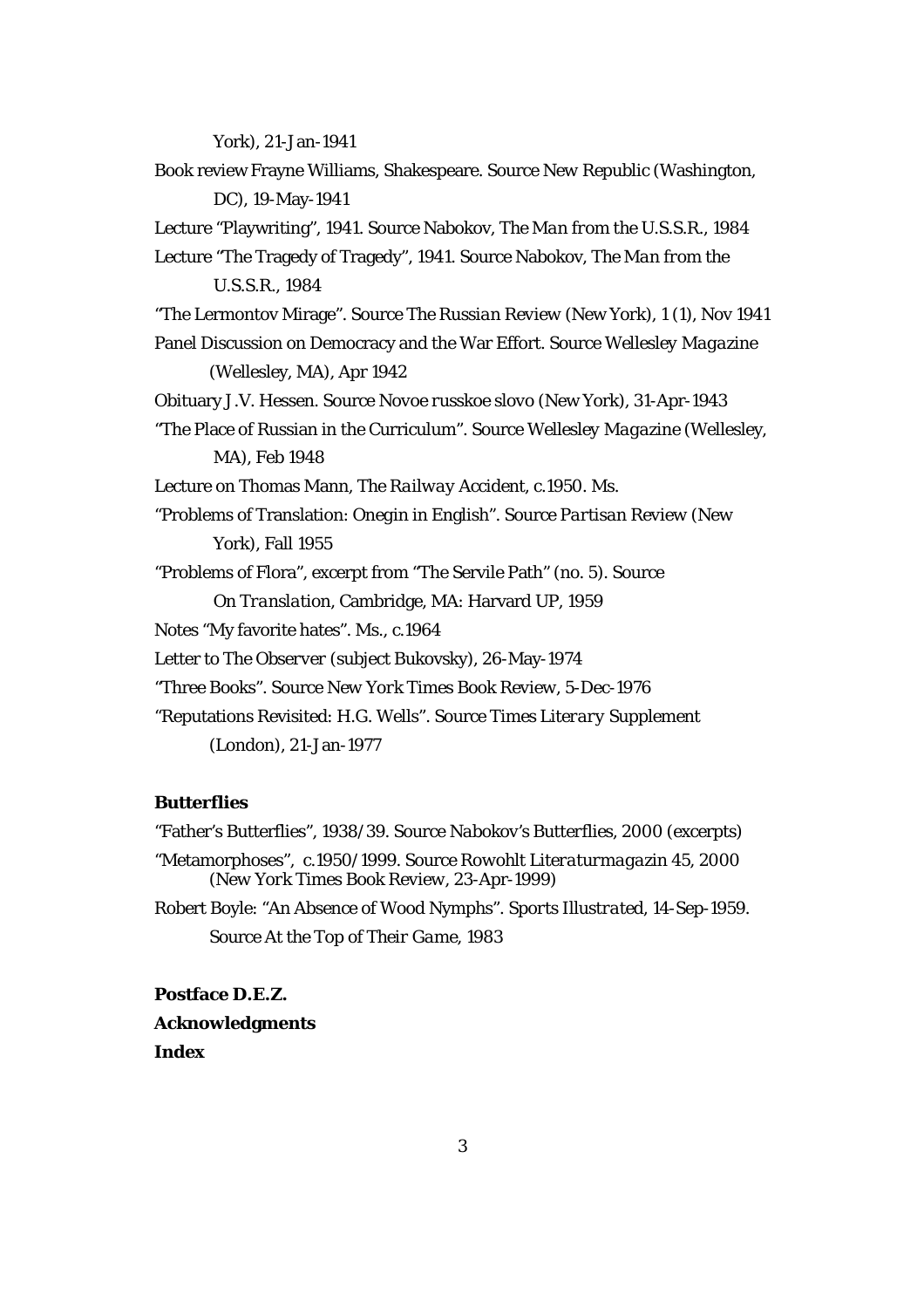## **Register (Index, in German)**

Ein ,a' nach der Seitenzahl bedeutet, dass sich das Stichwort in einer Anmerkung zu der betreffenden Seite findet

Aischylos 384-385 Ajchenwald, Julij Issajewitsch 203, 281- 284 Aldanow (Landau), Mark Alexandrowitsch 16-17, 18, 107 Alexander I. 453 Aljochin, Alexander Alexandrowitsch 16, 249-250 All, Nikolaj 18-23 Allgemeinbegriffe 212-218 Amerika 20, 40, 45-46, 67, 80-81, 104, 106, 139, 145, 161, 179 Anderssen, Adolf 249 Andrejew, Leonid Nikolajewitsch 100, 237 Anet, Claude 229, 273, 276 Antenne 2 152 Anthès, Georges d' 331 Apuchtin, Alexej Nikolajewitsch 246 Arbeitsprozess 15-16, 37, 39-41, 72-74, 88- 89, 98, 102, 178 Arden, Mary 363 Artenbildung 411, 531-546 *Arts, Lettres, Spectacles* 32 Arzybaschew, Michail Petrowitsch 235a *audition colorée* 83-84 Baldwin, James 150 Ballets Russes 350-351 Balmont, Konstantin Dmitrijewitsch 289 Balzac, Honoré de 55, 242 Banks, Gordon 126 Batjuschkow, Konstantin Nikolajewitsch 460, 485 Baudelaire, Charles 411 Baum, Vicki 400 BBC British Broadcasting Corporation 175 Beckett, Joe 207 Beckett, Samuel 91 Beecher-Stowe, Harriet 301a Belinskij, Wissarion Grigorjewitsch 345, 453 Benois, Albert Alexandrowitsch 351 Béranger, Pierre Jean 462 Berberowa, Nina Nikolajewna 319-322 Berge, Karl Friedrich 505 Berlin 13, 20, 72, 159, 196, 211, 216-217, 284, 346-347, 434 Bertin, Antoine 471 Bestushew-Marlinskij, Alexander Alexandrowitsch 236a

Bewusstsein 125 Bier 143 Biographie 130-131, 163-164, 350, 358, 362-364, 488 *biographie romancée* 328-329, 335 Bitaubé, Paul-Jérémie 91 Bizet, Georges 288a Blake, William 459, 461 Blankvers 465-466 Blok, Alexander Alexandrowitsch 28, 261, 289a Bodenstedt, Friedrich 466-467 Bogdanowitsch, Ippolit Fjodorowitsch 476- 477 Boileau, Nicolas 462 Bolschewismus 252-255, 298-299, 361 Bossuet, Jacques Bénigne 462 Bottomley, Gordon 458 Boyle, Robert H. 553-571 Bradstreet, Anne 470 Breitensträter, Hans 209-211 Brjussow, Walerij Jakowlewitsch 289 Boxen 14, 20, 203-211 Brooke, Rupert 416a, 488 Brown, F. Martin 556-557a Bukovsky, Vladimir 493-494 Bunin, Iwan Alexejewitsch 22, 100, 107, 113, 229, 289-295 Burgess, Anthony 93 Burns, Tommy 206 Busch, Wilhelm 329a Byron, George Gordon Noël Lord 25, 46, 78, 145, 191, 206, 337, 408, 409, 452, 453, 458, 459, 462, 463, 468, 470, 478 Bystrow, S. F. 232, 243 Caissa 251 Calwer, C. G. 508a Cambridge 13, 26, 124, 156, 158, 187-192 Camus, Albert 109 Capablanca, José Raúl 249-250 Capote, Truman 150 Caradja, Fürst Aristide 524a Carpentier, Georges 207 Castro, Fidel 94, 489 CBC Canadian Broadcasting Corporation 112 Chagall, Marc 127 Chajjam, Omar 272-277 'Champlain' 22, 48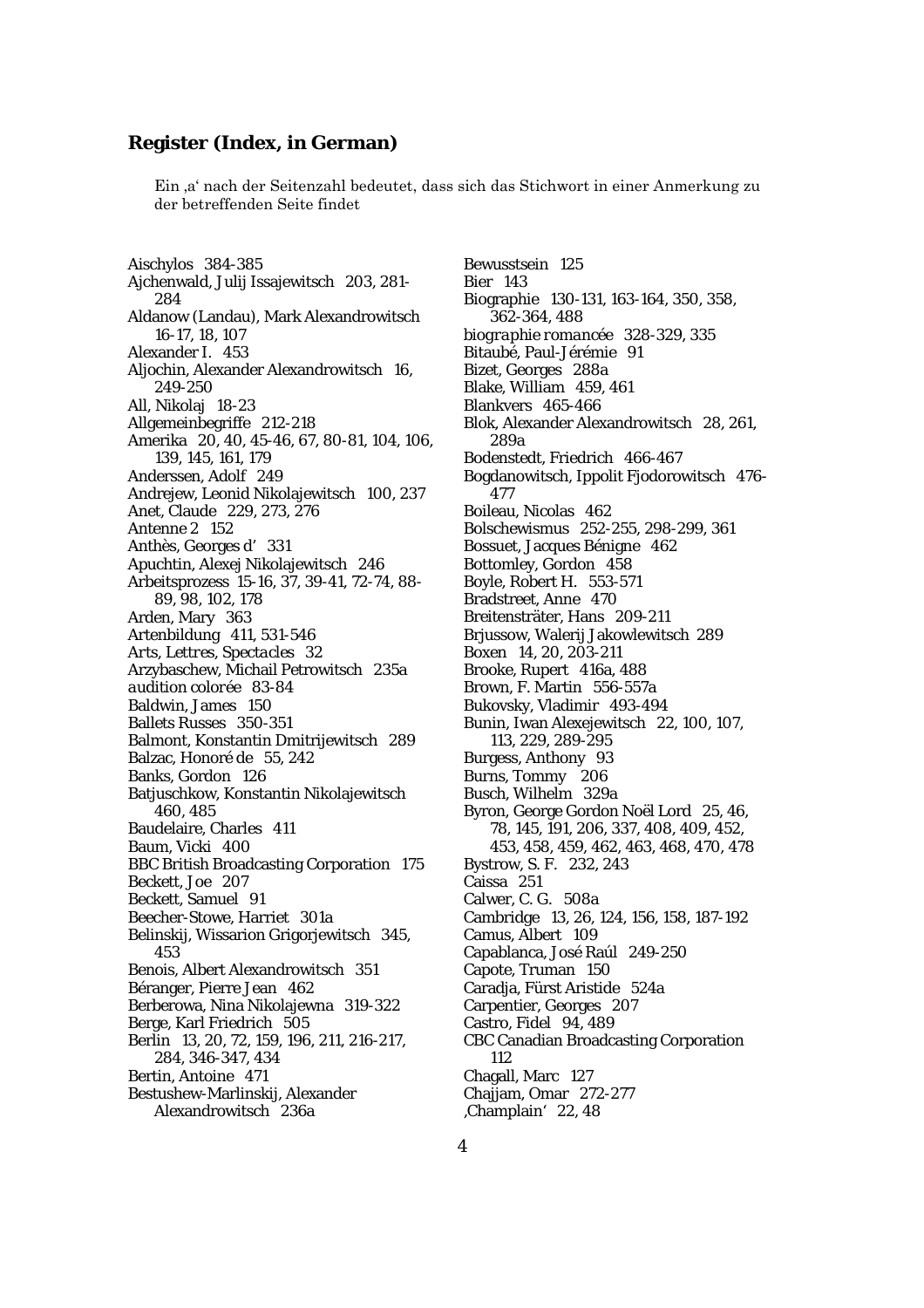Chaplin, Charles 94 Chapman, Thomas Algernon 517 Chateaubriand, François René Vicomte de 46, 229, 453 Chénier, André de 462, 472-473, 475 Chesterton, Gilbert Keith 428 Chodassewitsch, Wladislaw Felizianowitsch 256-262 Cholodkowskij, Nikolaj Alexandrowitsch 505 Clarke, Gerald 132-151 Coleridge, Samuel Taylor 411 Conder, Charles Edward 357-361 Conrad, Joseph 91, 105, 124, 229, 498 Corbett, James 206 Corneille, Pierre 157, 462 Cornell-Universität 28, 40, 96, 144, 563 Cribb, Tom 206 Culot, Jules 512 Dal (Dahl), Wladimir Iwanowitsch (russischer Lexikograph) 237, 483 Daniel, Samuel 461 Dante Alighieri 495 Darwin, Charles 117, 411 Debussy, Claude 288a Dehmel, Richard 197-198 Deledda, Grazia 113 Demokratie 430-432 Dempsey, Jack 208 Denham, Sir John 486 Denikin, Anton 20 Denken in Bildern 44, 123, 179-180 Determinismus 403-405 Deutsch 14 Deutsch, Babette 467, 474 Deutschland 20, 62-64, 145, 239, 431-432, 434 Diaghilev, Serge 349-352 *Diaspora* 219 Doherty, HL 126 Dommergues, Pierre 76-95 Donne, John 420 Dostojewskij, Fjodor Michailowitsch 111, 229, 231, 322, 329, 338 Doyle, Conan 23, 206 Dryden, John 486 Dualismus 353-356, 375 Dujardin, Édouard 359 Dumas d.Ä., Alexandre 41 Dupont, H. 467 Echo 457 Eier, gekochte 491-492 Einzelheiten 16, 36-37, 43, 110, 140, 315- 318, 346-347, 497-498 Eliot, T. S. 130 Elton, Oliver 467, 468, 474-475

Emigration, russische 252-255 England 238-239 Englisch 26, 37, 65, 78, 156, 180 Epochenbegriffe 213-218, 296, 314-318 Erbsenstrauch 485 *Esquire* 132, 137 *Europeo, L'*49 Eversmann, Eduard Friedrich Alexandrowitsch von 514 Evolutionstheorie 411, 533-534, 540 Exil 18, 106-108, 155-156, 162, 187-188, 189-190, 192, 199, 252-255, 321, 434 *Express, L'* 38 Fanshaw, Sir Richard 486 Farben 16, 20, 44, 110, 274, 516 Farbenhören 83-84 Faulkner, William 173 Fedin, Konstantin Alexandrowitsch 232, 239 Feifer, George 122-131 Fellini, Federico 54 Fénelon 462 Field, Andrew 99 *Figaro, Le* 105 Figg, James 206 Film 48, 54, 57, 94, 102-103, 108-109, 314 Fischer, Bobby 108, 117-118, 171, 172 FitzGerald, James Edward 272-276 Flaubert, Gustave 14, 28, 78, 80, 81, 109, 242, 271, 345, 383 Földes, Jolán 106a Forsch, Olga Dmitrijewna 243 Französisch 37, 43, 77, 156, 157-158 Freud, Sigmund 115, 172, 173, 181, 309-313, 489 Fruhstorfer, Hans 524a Fußball 14, 126-127, 182, 217 Galsworthy, John 403 Gedächtnis 36-37, 86, 140 Gedichte von V.N. 18 Gerzen, Alexander Iwanowitsch 453 Geschichte 214-215 Gessen, Iossif Wladmirowitsch 433-437 Gide, André 47 Giftgas 268 Gladiatorenkämpfe 205 Gladkow, Fjodor Wassiljewitsch 221-226, 228, 232, 233, 235, 236, 243 Gleitsmann, I. 198 Godard, Jean-Luc 54 Goethe, Johann Wolfgang von 337 Gogol, Nikolaj Wassiljewitsch 14, 67, 78, 100, 145, 150, 303a, 382, 383, 440, 549 Golding, Louis 400a Goldschlager, Seth 101 Gombrowicz, Witold 111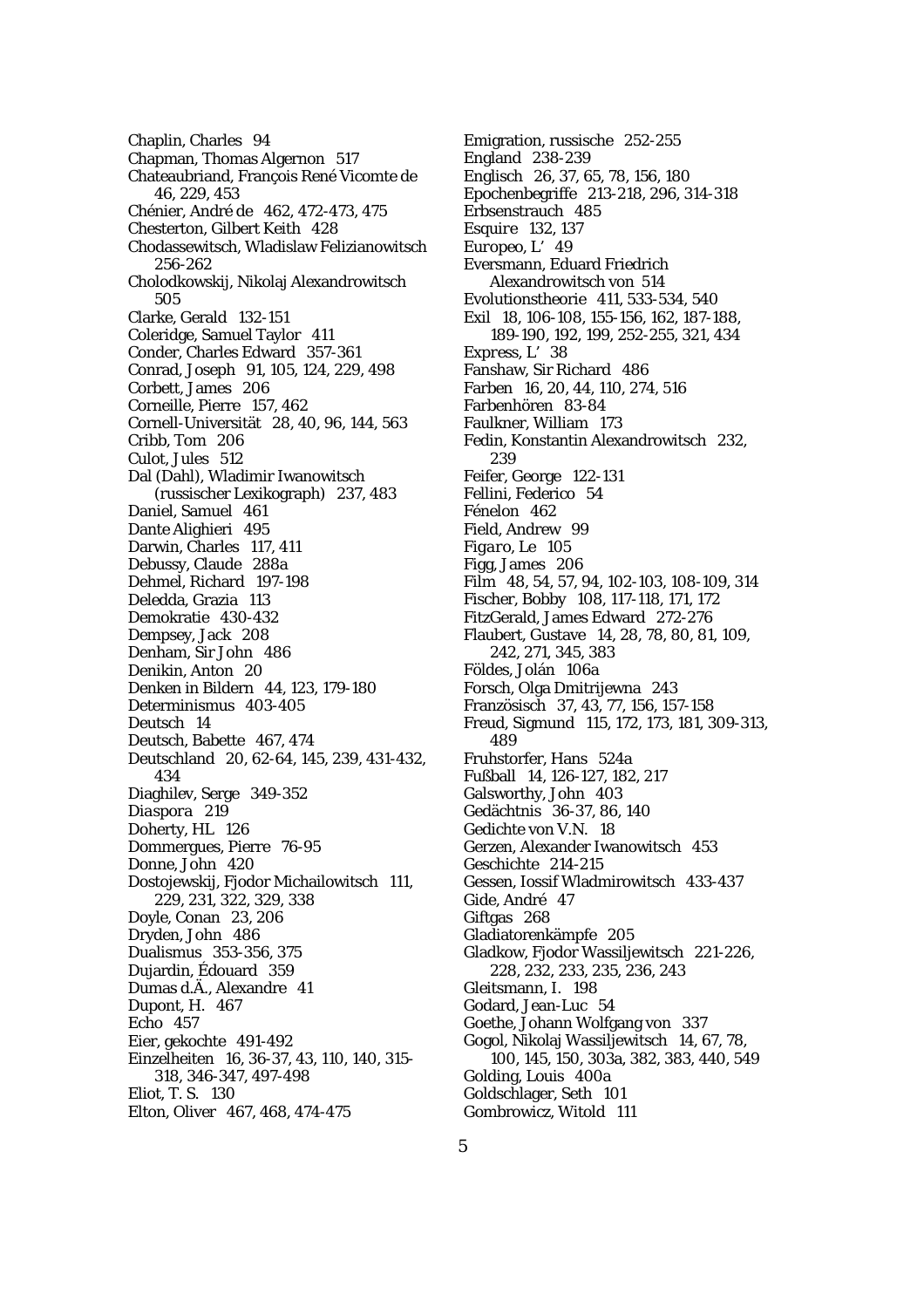Graëlls, Mariano de la Paz 524a *Grani* (Grenzen) 324 Graun, Carl Heinrich 63a Greene, Graham 93 Gresset, Jean-Baptiste-Louis 455, 462 Groeger, Wolfgang E. 239 Guérin, Anne 38-48 Gumiljow, Nikolaj Stepanowitsch 247 Hartung, Johann Heinrich 63a Harvard-Universität 29, 141 Hathaway, Anne 363 Hawthorne, Nathaniel 100 Hegel, Georg Wilhelm Friedrich 345, 437 Hellman, Lillian 403 Hemingway, Ernest 100 Heron<sup>268a</sup> Herzen, Alexander Iwanowitsch 453 Hessen, Joseph 433-437 Hitchcock, Alfred 48 Höhlenmalerei 194-195, 361 Hofmann, Ernst 503, 505, 508, 513 Homosexualität 55 Horaz 269, 345 Housman, A. E. 416a Howe, William H. 495-496 Hübner, Jacob 512 Hugo, Victor 81, 157, 462 Humor 93, 115, 174 Hypochondrie 452-453 Ibsen, Henrik 382, 385-388 Ideenliteratur 70, 83, 125, 298-308, 447, 449 *Igorlied* 28, 555 Ilf, Ilja, und Jewgenij Petrow 93, 100 Inszenierung 364, 366-371, 373, 377-378, 383-384 *Iswestija* (Nachrichten) 241 Iwanow, Wsewolod Wjatscheslawowitsch 236 Jakowlew, Alexander Nikolajewitsch 244 Jannoud, Claude 105 Jeffries, James J. 206-207 Johnson, Jack 207 Joyce, James 28, 44, 84-85, 107, 164, 181, 182 "Jugend von heute" 52-53 Kafka, Franz 37, 84, 97, 445, 449, 549 Kalaschnikow, Olga Michailowna 472 Kalifornien 146-147 Karamsin, Nikolaj Michailowitsch 67, 485 *Karussel* 193, 196 Kausalität des Schicksals 403-405 Keaton, Buster 94 Keats, John 176, 459, 461, 462 Kerenski, Alexander Fjodorowitsch 22, 107 Kipling, Rudyard 156

Kittredge, Robert 566, 567 Klassifikation 526-546 Klots, Alexander 557 Kobjakow, Dmitrij Jurjewitsch 245-247 Kommunismus 252-255, 298-299, 361 Kossygin, Alexej Nikolajewitsch 94 *Krasnaja now* 232a Krasnow, Pjotr Nikolajewitsch 235 Kritiker 34, 128-129, 162-163, 177 Krylow, Iwan Andrejewitsch 468 Kubrick, Stanley 108-109 Künstlertheater, Moskau 368, 402 Kuprin, Alexander Iwanowitsch 206 Kurzgeschichte 96-100 Kyd, Thomas 470 Laanso, Mati 112-121 La Fontaine, Jean de 456, 462, 476-477 Laharpe, Jean François 462 Lamartine, Alphonse de 462 Lampert, Kurt 505a *langues modernes, les* 76 Lasker, Emanuel 249 Laurel, Stan, und Oliver Hardy ("Dick und Doof") 94 Lawrence, D. H. 498 Lebensunterhalt 106 Lenin, Wladimir Iljitsch 94, 156, 218 Lenormand, Henri René 47, 403 Léon, Paul und Lucy 107 Leonardo da Vinci 361 Leonow, Leonid Maximowitsch 232 *Lepidopterists' News* 554 Lermontow, Michail Jurewitsch 26, 206, 209a, 219, 407-429 Leser 38, 68-69, 89, 119-120, 178 Leskow, Nikolaj Semjonowitsch 100 Letourneur, Pierre Prime Félicien 463 Lidin, Wladimir Germanowitsch 244 Lieblingsabneigungen 115, 487-490 Lieblingsbücher (eigene) 142 Lifar, Serge 349-352 Limerick 457 Lippert, Robert 466 Lirondelle, André 92 *Listener, The* 175 *Literaturnaja gaseta* (Literarische Zeitung) 568 Locarno 215 London, Jack 206 Lorrain, Claude 193-194 Loti, Pierre 91, 229 Malerei 95, 357-361, 487 Malherbe, François de 455 Mallarmé, Stéphane 359 Manet, Édouard 359 Mann, Thomas 444-449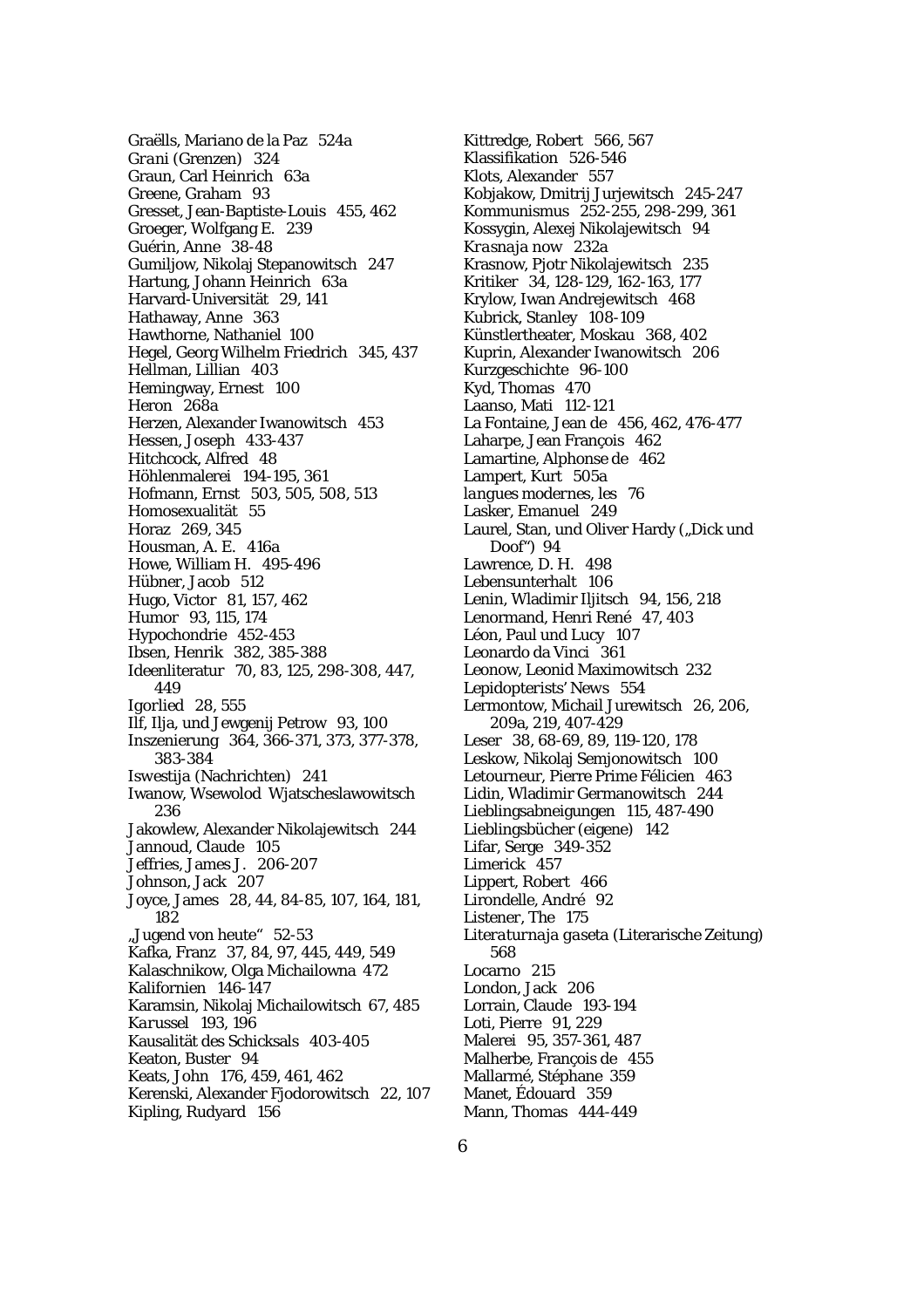Marcel, Gabriel 106 Margot, David 225 Mao Zedong 94 Marvell, Andrew 459-460 Marx, Karl 115 Matriarchat 58 Meadows, Jayne 567 Mehrsprachigkeit 43-44, 65, 72, 77-79, 109, 156, 179-180 *Mercure de France* 240 Mereshkowskij, Dmitrij Sergejewitsch 22 Mérimée, Prosper 157 Merlin, Mr. 167-168 *Mesures* 106 Metamorphose 43, 516, 549-552 Metrik 28, 257-258, 454-460 Miauton, Cécile (Hauslehrerin) 157 Miljukow, Pawel Nikolajewitsch 20 Millevoyes, Charles 462 Milton, John 458 Milzsucht 452 Mimikry 411, 527, 540-544 Minorskij, Prof. Wladimir 276 Mittelalter 55-56, 213, 316 Mode 216, 315-316 *Mois, Le* 314 Molière 430, 462, 465a Moltrecht, Arnold 515 *Monde, Le* 76 Monet, Claude 359 Montaigne, Michel Eyquem de 521 Moravia, Alberto 183 Muromzew, Sergej Andrejewitsch 554 Musset, Alfred de 339a, 462 Mussorgskij, Modest Petrowitsch 288a Nabokoff, Wladimir Dmitrijewitsch (Vater) 20, 156, 434 Nabokov, Dmitri Vladimirovich (Sohn) 26- 27, 108, 145 Nabokov, Vladimir, Werke: *Ada* 109, 118, 137, 144, 163, 165-166, 169 – *Andere Ufer* 29 – *Camera obscura* 15, 21 – *Deutliche Worte* 131, 138 – *Durchsichtige Dinge* 101-102, 110 – *Einladung zur Enthauptung* 21, 37, 104, 555 – *Erinnerung, sprich* 77, 89, 131 – *Fahles Feuer* 88, 98, 109, 163 – *Die Gabe* 21, 37, 99, 104, 119, 142, 501- 548 – Gedichte 177, 324-325, 435 – *Gelächter im Dunkel* 21, 104, 142– *König Dame Bube* 21, 104 – Kurzgeschichten 96-100, 524a – *Lolita* 29, 32-37, 38-45, 50-53, 59, 65-66, 68- 69, 108, 119, 142, 164-166 – *Lushins Verteidigung* 13, 16, 21, 86, 103, 108, 171 – *Maschenka* 21, 103 – *Die* 

*Mutprobe* 15, 21, 103 – *Nikolaj Gogol*  62 – *The Original of Laura* 496 – *Pnin* 29, 94 – *Puschkin* Eugen Onegin (Übersetzung und Kommentar) 25, 27, 40, 43, 46, 91-92, 111 – *Sieh doch die Harlekine!* 137, 143 – *Der Späher* 21, 103 – *Tschorbs Rückkehr* 21 – *Verzweiflung* 15, 21, 104 – Vorlesungen über Literatur 160-161 Nabokov, Véra Evseevna, geb. Slonim (Ehefrau) 89, 121, 135, 145, 147-149, 180, 557, 560-562, 565-566, 568-570 Nachdichtung, im Vergleich zu Übersetzung 27, 450-451, 464-479, 495 Nadson, Semjon Jakowlewitsch 411 Nagrodskaja, Jewdokija Apollonowna 226 *Nasch mir* (Unsere Welt) 199 Nasser, Gamal Abd el 94 Nationalsozialismus 431-432 Naturschutz 169-170 NDR Norddeutscher Rundfunk 62 *New Republic, The* 349, 362 *Newsweek* 101 New York 19, 23, 60 *New York Review of Books* 146 *New York Sun, The* 353, 357 *New York Times Book Review* 549 Nicolas, Jean-Baptiste 273, 276 Nikolaus I. Pawlowitsch 336 *Niwa* (Die Flur) 290, 301 Nobelpreis 112-113 Nolte, Oberstleutnant a.D. 524 *nouveau roman* 36, 111 *Nouvelle Revue Française* 106, 107, 326 *Nowoje russkoje slowo* (Neues russisches Wort) 18 Nymphette 36, 42, 70, 109, 165 Oberthür, Charles 508, 515 Obszönität 103 Olescha, Jurij Karlowitsch 97 Olympia Press 34, 69 *Onegin*-Strophe 454-460, 478 O'Neill, Eugene 397-399 Ongaro, Alberto 49-61 Oper 285-288 Oredesh 100a Paris 21, 22 Parker, Stephen Jan 96 Parny, Évariste Désiré Desforges Chevalier de 462, 471 *Partisan Review* 450 Pascal, Blaise 462 Pasternak, Boris Leonidowitsch 245-246, 489 Patrick, George Z. 468 Paulhan, Jean 106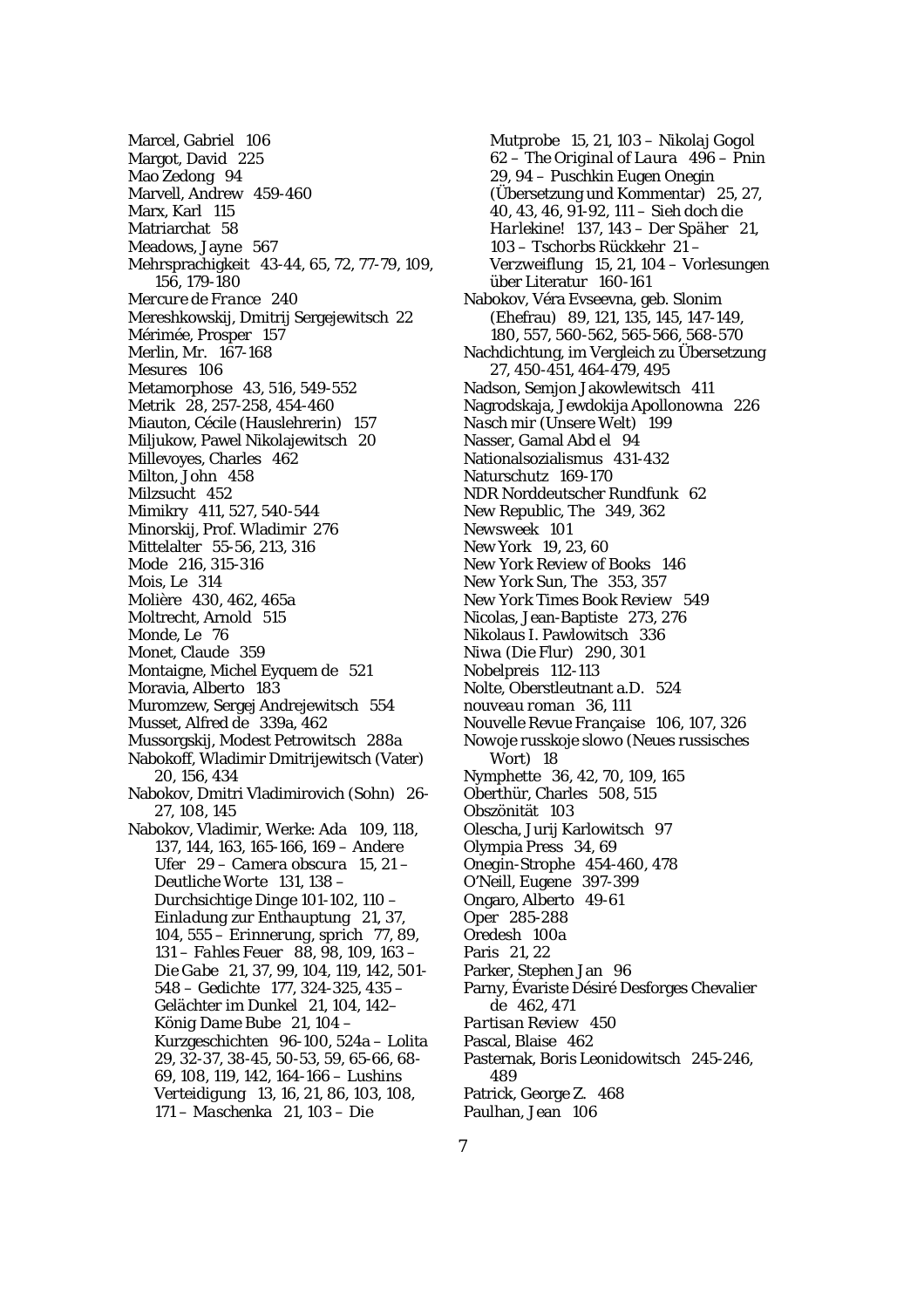Peter der Große 191 Petrarca, Francesco 454 Photographie 57, 314, 336-337 Picasso, Pablo 361 Pichot, Amédée 91, 463 *Pilgerfahrt des russischen Abtes Daniel ins Heilige Land, Die* 416a Pillsbury, Harry Nelson 249 Pilnjak, Boris Andrejewitsch 232-238 Piscator, Erwin 384 Pivot, Bernard 152-174 Plato 73 Plewizkaja, Nadeshda Wassiljewna 437 Plutarch 255 Poe, Edgar Allan 100 Polewizkaja, Jelena Alexandrowa 437 Politik 70, 94 Pollen, John 415 Pope, Alexander 458, 462 *poschlost* 62-63 *Poslednije nowosti* (Neue Nachrichten) 13, 323 *Prawda* (Die Wahrheit) 241 *Prawo* (Das Recht) 434 Prévost, Abbé 46-47 *Problemist, The* 108 Proust, Marcel 14, 28, 34, 47, 140, 296-297 Prshewalskij, Nikolaj Michailowitsch 412a Psychoanalyse 309-313, 329, 383 Puritanismus 56 Pusanow, Wen. 232 Puschkin, Alexander Sergejewitsch 56, 78, 89, 95, 99, 107, 176, 206, 216a, 231, 256, 257, 272, 275, 326-348, 408, 410, 424, 426, 427-428, 435-436, 450-479, 480- 486 Pynchon, Thomas 144 Queneau, Raymond 93 Racine, Jean 462 Radin, Dorothea Prall 467-468, 474 Rajewskij, Marija Nikolajewna 476 Raleigh, Sir Walter 213a Raumfahrt 116-117, 172 Realismus 79-80, 355 Realität 79, 355 Rebel, Hans 513 Reid, Mayne 223 Remisow, Alexej Michailowitsch 278-280 Repin, Ilja Jefimowitsch 467 *Revue Nationale, La* 467 Richardson, Samuel 78 Rimbaud, Arthur 78, 181 *Rjetsch* (Die Rede) 20, 434 Robbe-Grillet, Alain 32-37, 47, 85, 109 Robertson, Robert 175-183 Roche, Denis 107

Romanoff, Großherzog Nikolaj Michailowitsch 508, 515 Romanow, Pantelejmon Sergejewitsch 232 Romanbiographie 328-329, 335 Romantheorie 109 Ronsard, Pierre de 42 Rothschild, Lionel Walter 2nd Baron 524 Rothenstein, Sir John 357-361 Rousseau, Jean-Jacques 44, 46, 468 Rowland-Brown, Henry 516 Rubinstein, Akiba 171, 249 Rubinstein, Anton Grigorjewitsch 411 Rudnew, Wadim 23 *Rul* (Das Ruder) 20, 187, 232, 249, 256, 272, 278, 298, 319, 433, 435 Russell, Bertrand 81, 415 *Russian Literature Triquarterly* 96 *Russian Review, The* 407 Russisch 65, 108, 141, 143, 156, 157-158, 438-443 Russische Renaissance 349 Russland 46, 64, 75, 94, 104, 196, 200, 219- 220, 238, 253-254, 417-419, 442 Sade, Marquis de 35 Sainte-Marthe, Scévole de 454 Salinger, Jerome David 100, 150 Salle, Eusèbe de 463 Saltykow, Michail Jewgrafowitsch (Pseudonym N. Schtschedrin) 242 Samjatin, Jewgenij Iwanowitsch 97, 100 St. Petersburg 13, 79 *Saturday Review* 123 Schach 16, 32, 33, 86-88, 108, 117-118, 168, 171, 182, 249-251 Schach, Jewgenij Wladimirowitsch 245, 247-248 Schlaf 82, 142, 151, 488 Schlechter, Carl 249 Schmetterlinge 20, 29-31, 40-41, 64, 66, 68, 71, 74, 82, 95, 120, 125-126, 129-130, 141, 142, 146, 154-155, 169-170, 180, 181- 182, 193, 495-496, 501-548, 549-552 Schmetterlingsabbildung 502-503, 511-512, 515-516, 523 Schmetterlingsjagd 30-31, 40, 66, 82, 120, 129-130, 154-155, 170, 510, 523, 553-571 Schmetterlingsraupe 516-518, 549-551 Schweitzer, Albert 489 Schweiz 66, 106, 161-162, 179 Scott, Walter 78, 459 Scribe, Eugène 47 Sedych, Andrej 13-17 Seitz, Adalbert 513, 515 Sejfullina, Lidija Nikolajewna 226-230, 231, 232, 233, 243, 253 Seubert, Adolf 466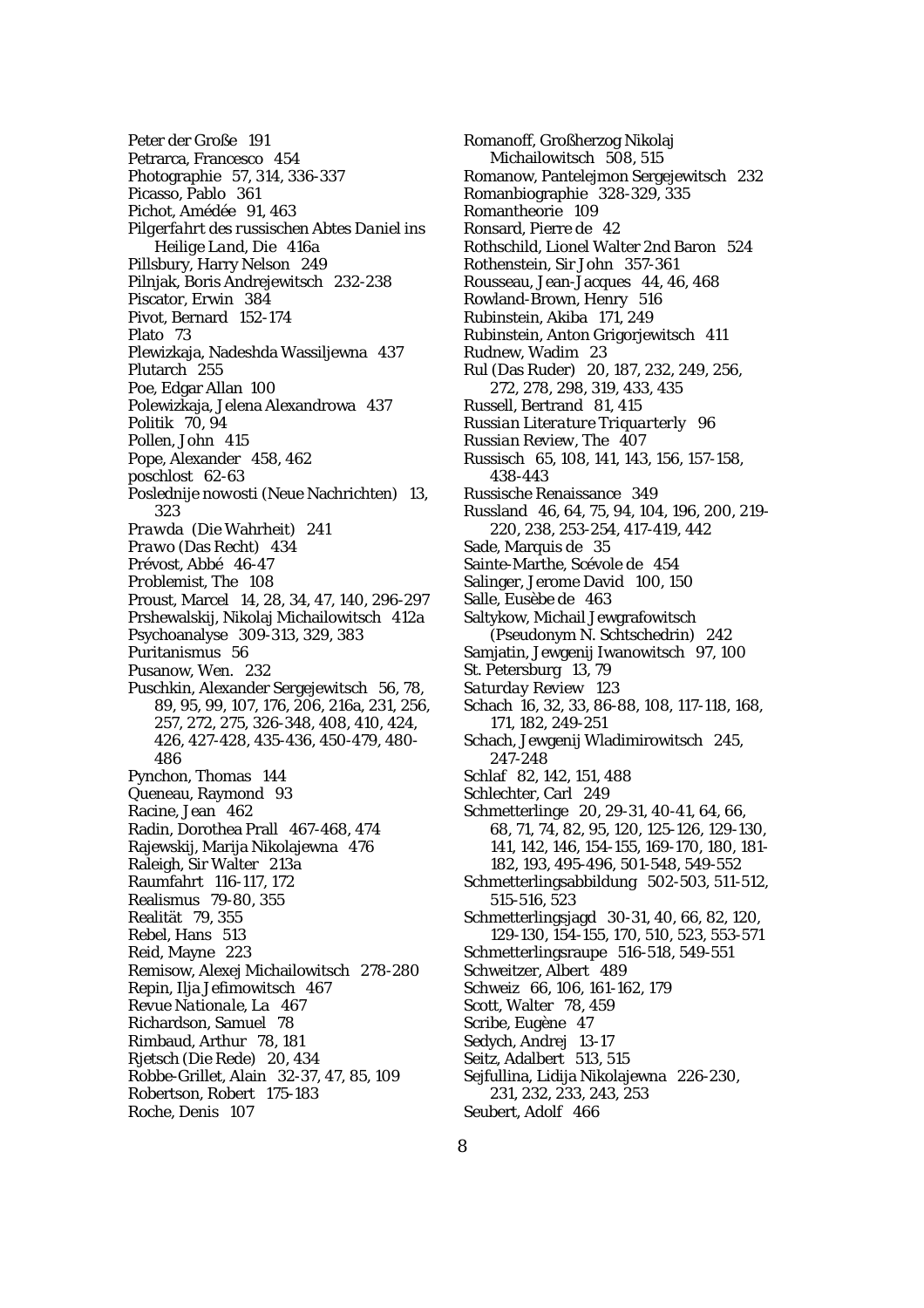Sévigné, Marquise de 216 Shakespeare, William 78, 156, 345, 362- 365, 380, 382, 383-384, 417a, 436, 458, 463, 567 Schachowskaja, Natalia (Shakhovskoy, Natalie) 24-31 *Shar-Ptiza* (Der Feuervogel) 324 Shaw, George Bernard 206, 374, 403 Shelley, Percy Bysshe 145, 458 Sherlock Holmes 23 Shore, Dinah 567 Shukowskij, Wassilij Andrejewitsch 67, 460, 485 Singleton, Charles C. 495 Sirin 13, 19, 26 Skinner, B. F. 104 Skobelew, Michail Dimitrijewitsch 503 Snosko-Borowsky, Eugène A. 249-251 Sprache 356 Sokrates 174 Solipsismus 354, 415 *Solus Rex* 21 Sonett 454-455 Solshenizyn, Alexander Issajewitsch 129, 148 Soschtschenko, Michail Michailowitsch 100, 230-232 Sowjetentomologie 525-526 Sowjetliteratur 220-244, 253, 289, 298- 308 Sowjettheater 367-369, 401-403 Sowjetunion 104, 118, 127, 204, 218, 238, 252-255, 440 *Sowremennyje sapiski* 21, 23 Spalding, Henry 467, 473-474 Spassky, Boris 117-118 Speziation 411, 531-546 Sport 14, 126-127, 203-211, 217 *Sports Illustrated* 553 Spuler, Arnold 513 Stalin, Jossif Wissarjonowitsch 440 Stanislawskij, Konstantin Sergejewitsch 368 Staudinger, Otto 520a Steinbeck, John 403 Steinitz, Wilhelm 249 Stendhal (Marie Henri Beyle) 109, 462 Stevenson, Robert Louis 84, 465, 549 Strawinsky, Igor 127 Strindberg, August 403 *Swesda* (Der Stern) 263 Sullivan, John L. 206 *Sunday Telegraph* 122, 123 *Sunday Times* 108 Supervielle, Jules 106 Swinburne, Algernon Charles 360

- Symbolismus 220
- Synästhesie 83-84
- Tagesablauf 81-82, 138, 153-154, 178
- Tagore, Rabindranath 113
- Tarr, Raïssa 107
- Tartakower, Sawelij 16
- Tatarinow, Raïssa 203
- Tchorshewskij, Iwan Iwanowitsch 272-277
- Temple, Shirley 567
- Tennis 14, 126-127, 182, 217
- Tennyson, Alfred Lord 459
- Theaterselbstmord 388-394
- Tjuttschew, Fjodor Iwanowitsch 67, 261, 289, 502
- Tolstoj, Alexandra L. 22
- Tolstoj, Lew Nikolajewitsch 28, 67, 78, 84, 329, 338, 419-420, 440
- Tragödie 378-406
- Traubenkirsche 483-485
- Tschaikowskij, Pjotr Iljitsch 330, 467
- Tscharskaja, Lidija Alexejewna 226, 236
- Tschechow, Anton Pawlowitsch 14, 78, 97, 100, 235, 236, 263, 403, 424, 426-428
- Tschernyschewskij, Nikolaj Gawrilowitsch 523a
- *Tschisla* (Zahlen) 296
- Tschornyj, Sascha (Alexander Michailowitsch Glikberg) 197-198, 323- 325
- Turgenjew, Iwan Sergejewitsch 235a, 329, 467, 469
- Übersetzung 27-28, 65-66, 91-92, 103-104, 108, 109-110, 137, 273-277, 339-344, 450-479, 480-486, 495
- Uhren 116
- Ungeschick 40-41, 140, 489-490
- U-Boot 22, 48, 268
- Updike, John 150
- Uzcudun, Paolino 208-211
- Verantwortung 114
- Verfilmung 102-103, 108-109, 147
- Verkaufsautomat 268-269
- Verlaine, Paul 91, 157, 360, 420
- Verity, Roger 524a
- Viardot, Louis 467, 469
- Vidal, Gore 144
- *Vladimir Nabokov Research Newsletter, The* 96, 112
- Voltaire 365, 462
- Walsingham, Lord 524
- Warlamow, Konstantin Alexandrowitsch 370-371
- Welk, Lawrence 567
- Wellesley College 438
- *Wellesley Magazine, The* 438
- Wells, Billy 207